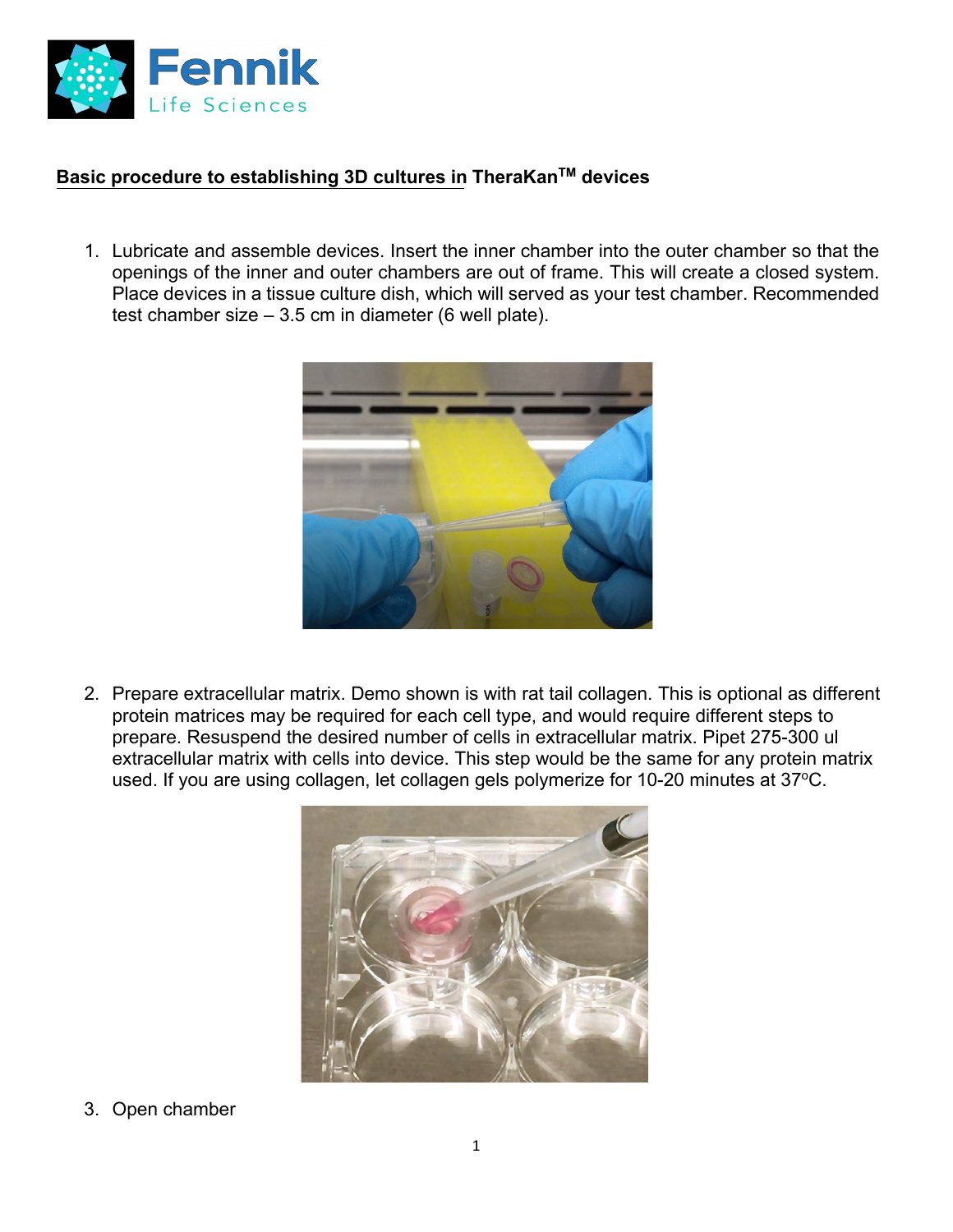

a. Method 1: using hands



b. Method 2: using forceps



4. Add media to test chamber. Media should passively diffuse into the devices when opened. You may also add media to devices; we recommend not to exceed 600 ul. Media line should be above the chamber openings.

Recommendations:

- a.  $5 \text{ ml} \geq$  volume of media to a 3.5 cm dish as a test chamber
- b. 10 ml <u>> t</u>o 6 cm dish as a test chamber
- c. 10 ml to a 10 cm dish as a test chamber.